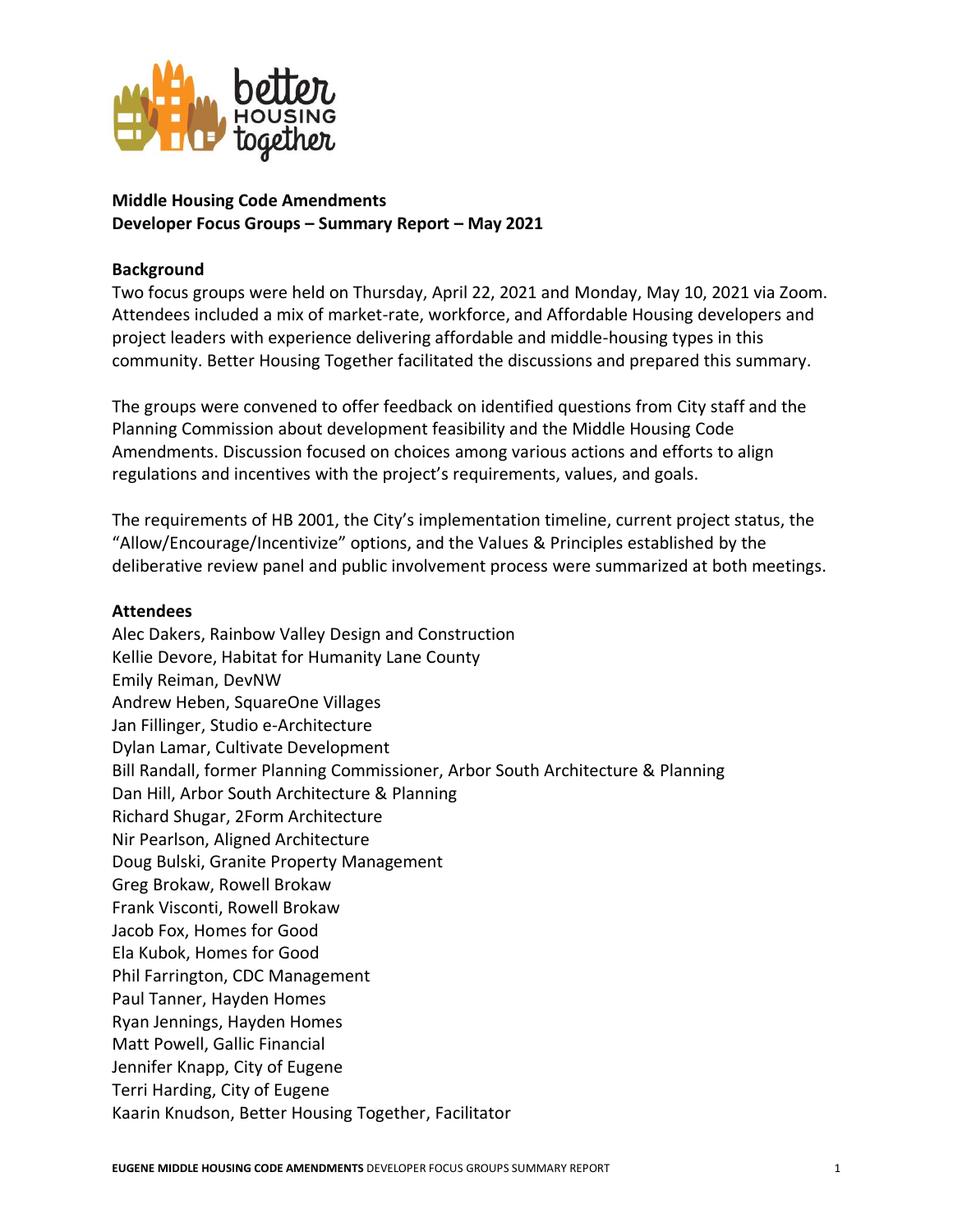

#### **General Comments**

Discussion of housing access, regulatory controls that guide housing development, incentives and additional City efforts that could support more cost-effective housing production.

- Important to frame Middle Housing Code as "least restrictive to housing" rather than "least regulation." Significant regulation exists for all housing types, including middle housing. Land use plays a role but there are also structural/building and energy codes, as well as requirements from lenders.
- Our current residential zoning restricts certain people from having access to land (space and property ownership). Land should not be only accessible to the wealthy. The current code was developed and refined over time to restrict (block) certain people from having access to housing in certain areas. Important that this code addresses that exclusion.
- Drawing from experience with middle housing development using the current code paths (PUD, subdivision, etc.), the fear of infill and multiple households per lot is unfounded. Outcomes are positive and desirable. New housing is high-quality and energy-efficient and many people are seeking smaller housing types. A mix of housing in neighborhoods make them more accessible to different types of households and more interesting places. Many older neighborhoods already have some mix of housing types.
- More housing supply is needed at all incomes, not only Affordable Housing. All housing is valuable and contributes long-term community value in multiple ways.
- Cost of on-site and project infrastructure needs to be addressed and value-engineered. We can only take so much out of the cost of a structure. Projects are spending \$150,000 before getting to the foundations (site development costs for stormwater, parking, underground utilities, utility connections, etc.). Affordable targets for workforce housing (ownership) are \$200-250,000 and current practices are generating \$400,000 outcomes.

### **Lot Coverage Summary Comments**

Specific questions regarding: the impact of 50% lot coverage on feasibility, open space and impervious surface area requirements, and code provisions or incentives that could encourage smaller and more affordable units.

- 50% lot coverage seems like an unnecessary limit.
- Small infill is a challenge. Should use a sliding scale: Smaller lot = increased coverage.
- Allow ample height limit if lot coverage is a concern.
- Don't limit coverage and also squash heights.
- More coverage would be helpful and more flexible to site conditions (trees, topo, etc.).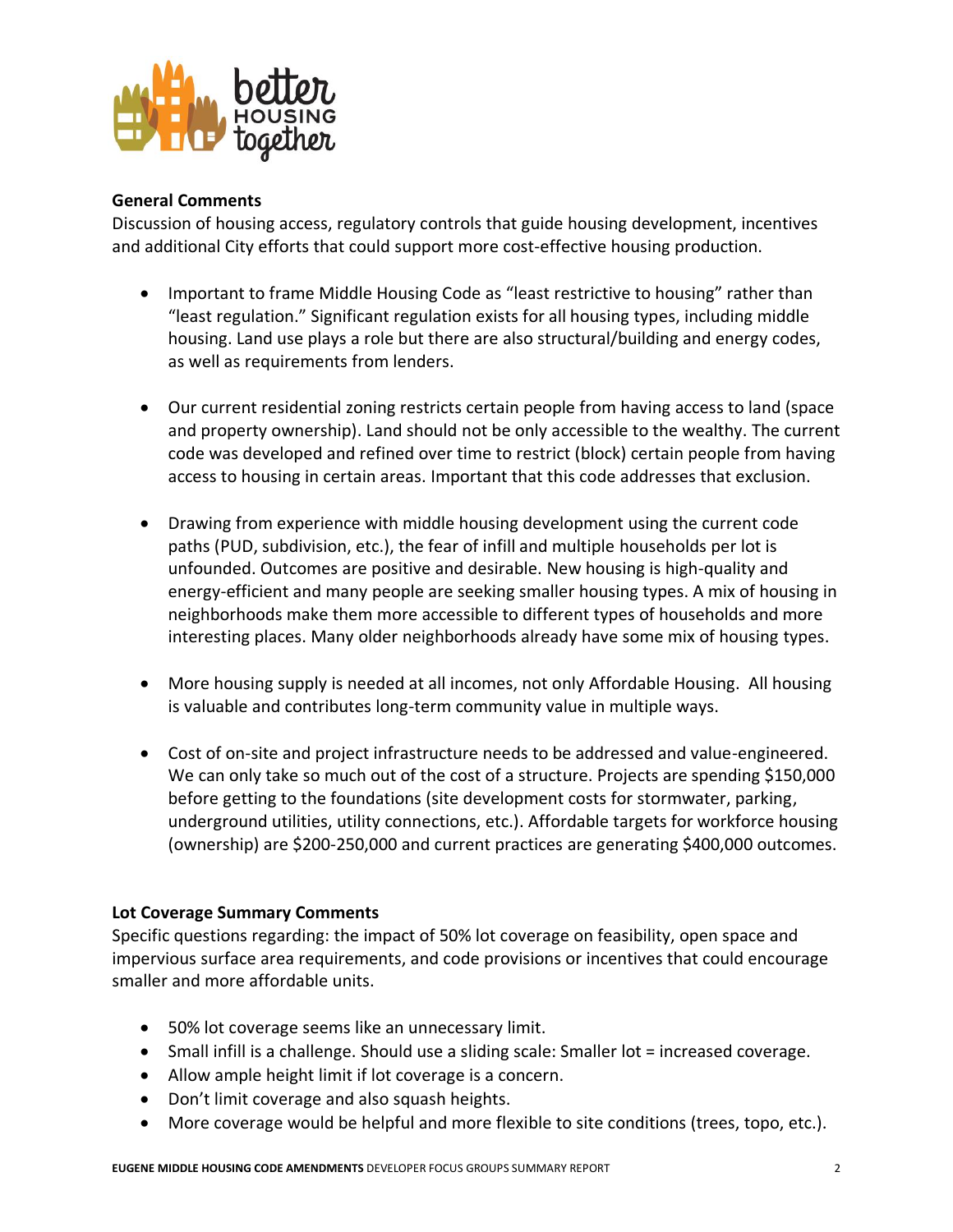

## **Special Area Zone Summary Comments**

Questions regarding design standards in Special Area Zones and the exemption of middle housing from these standards, as well as a question as to whether this would encourage middle housing rather than allowable, higher-density projects.

- New Middle Housing rules should apply City-wide.
- Consistency and clarity is important in development process.
- All middle housing should be exempt from SAZ-specific design standards.
- Exclusivity and obstructionism in some neighborhoods is a problem.
- "I got here first" should not be driving decisions about community-wide housing needs.
- Some Special Area Zones are intentionally constructed to repel infill housing and this puts them at odds with intention and requirements of the law.

# **Plexes – Attached and Detached Summary Comments**

Discussion of whether there is a financial or feasibility advantage (or disadvantage) to allowing plexes to be either detached or attached. In general, are attached plexes more or less financially viable to build and rent/sell, all other things (e.g., unit size, design, etc.) being equal?

- Value in both attached and detached. Recommendation to keep both options open equally.
- Attached is more affordable to build (shared structure), but currently drive projects into commercial building code.
- Detached are more expensive to build and more complex, but have site flexibility and livability advantages.
- Detached option could be route to keeping an existing structure on site.
- Large, deep blocks/lots lend to infill of detached units behind existing homes.
- Detached units can facilitate certain homeownership paths, which is desirable.
- Can be difficult if condominium structure is required. Cluster subdivision is a good path.
- Detached units could lead to incremental, neighbor-specific development rather than McMansion quads.

# **Cottage Cluster / Smaller Unit Summary Comments**

Discussion of whether reducing the maximum/average size of cottages would impact feasibility; if cottages should be allowed on individual lots (ownership options, not only rental); and if allowing cottages on smaller lots near transit would encourage smaller units and more production.

• General sense that development of smaller units will be addressed via site capacity studies and other regulations.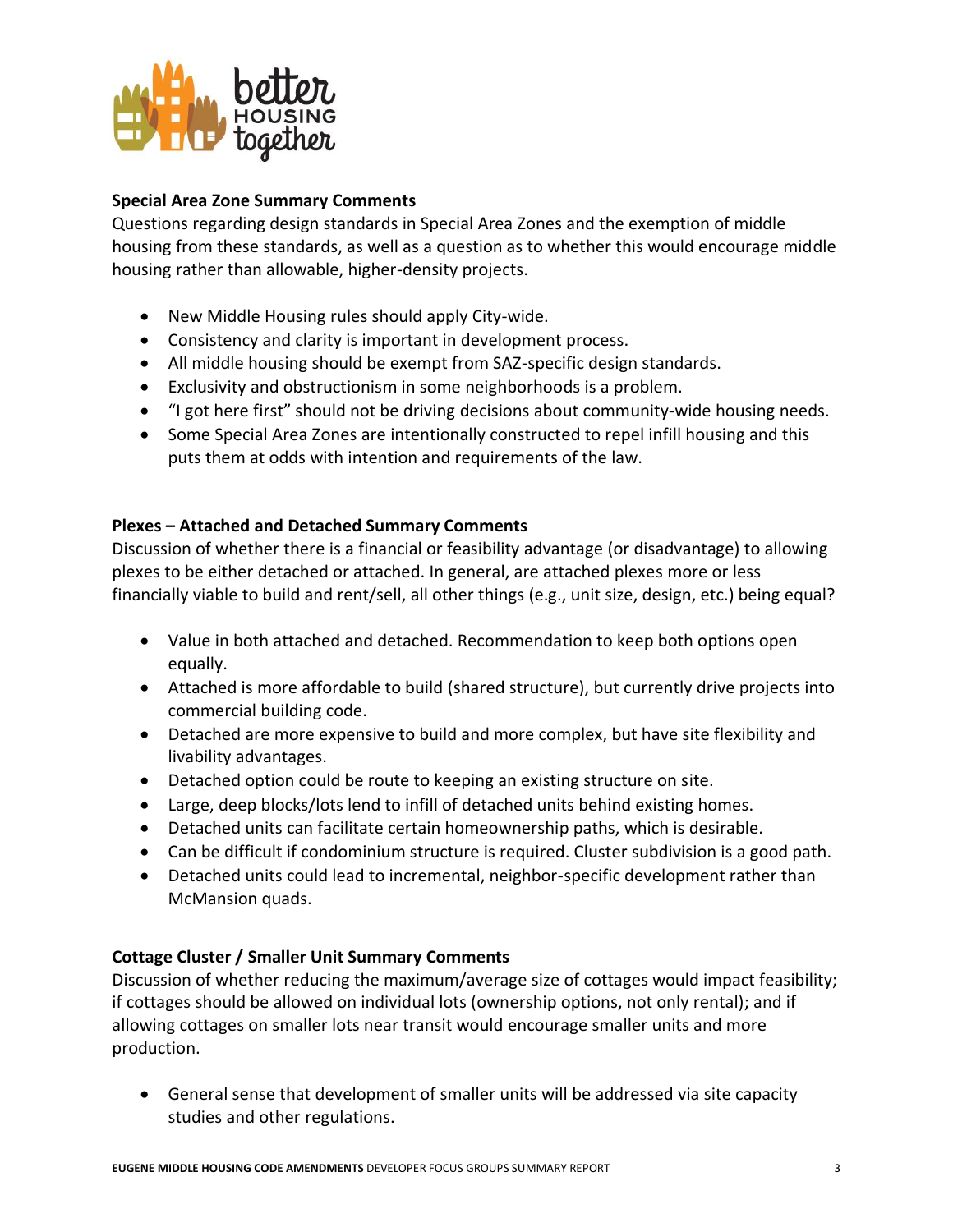

- No strong objection, but overarching skepticism of this approach. Unnecessary.
- Feasible types tend toward smaller units, so doesn't seem to need code direction.
- Restriction could repel some projects. Controls on sizes should be addressed via incentives or via density/unit bonuses.
- A lot of people would love access to a smaller home.

## **Townhouse Summary Comments**

Discussion of whether townhouses/rowhouses should require street frontage, and if maximum density or minimum lot size should control their development.

- No need for frontage requirements.
- Townhouse development is very lot dependent and doesn't typically need density restrictions.
- Deep blocks/lots have rear-lot potential that shouldn't be discouraged.
- Using max density (rather than lot size minimums) could steer away from small units.
- Don't try to direct or predict type: level the playing field and let other regulations guide.
- Use incentives as leverage and bring affordability along.

### **Parking**

Discussion of requirements, location, format, impact on feasibility, and relationship to financing and street standards. Discussion of attached garages with cottages and influence on feasibility.

- Parking strategies/locations need to be flexible. Parking flexibility will increase options.
- City can incentivize certain outcomes, but it shouldn't restrict how parking is organized.
- If private off-street parking is important to people, it will get built. Don't require it.
- Some lenders require parking with project financing, but banks will make loans in walkable neighborhoods. Lending practices will change with housing.
- Some Affordable Housing funders offer incentives for reduced parking/GHG emissions.
- City parking regulations should remain separate from current lending practices.
- Requiring off-street parking will make many sites infeasible. Sloped sites, sites without alleys, sites with existing homes often are eliminated from candidate pool.
- In older neighborhoods, many houses don't have garages or off-street parking.
- Many townhomes will want parking but amount should be flexible.
- Quads could be 0.5/spaces per unit or less.
- Reduce parking requirements and allow configurations like tandem parking (e.g., one car parked behind the other) to increase flexibility to accommodate on different sites.
- Look at street width and fire code if on-street parking being used to meet requirements.
- Consider new street standards so cottages can be developed as car-free zones.
- Garages are often just used for storage.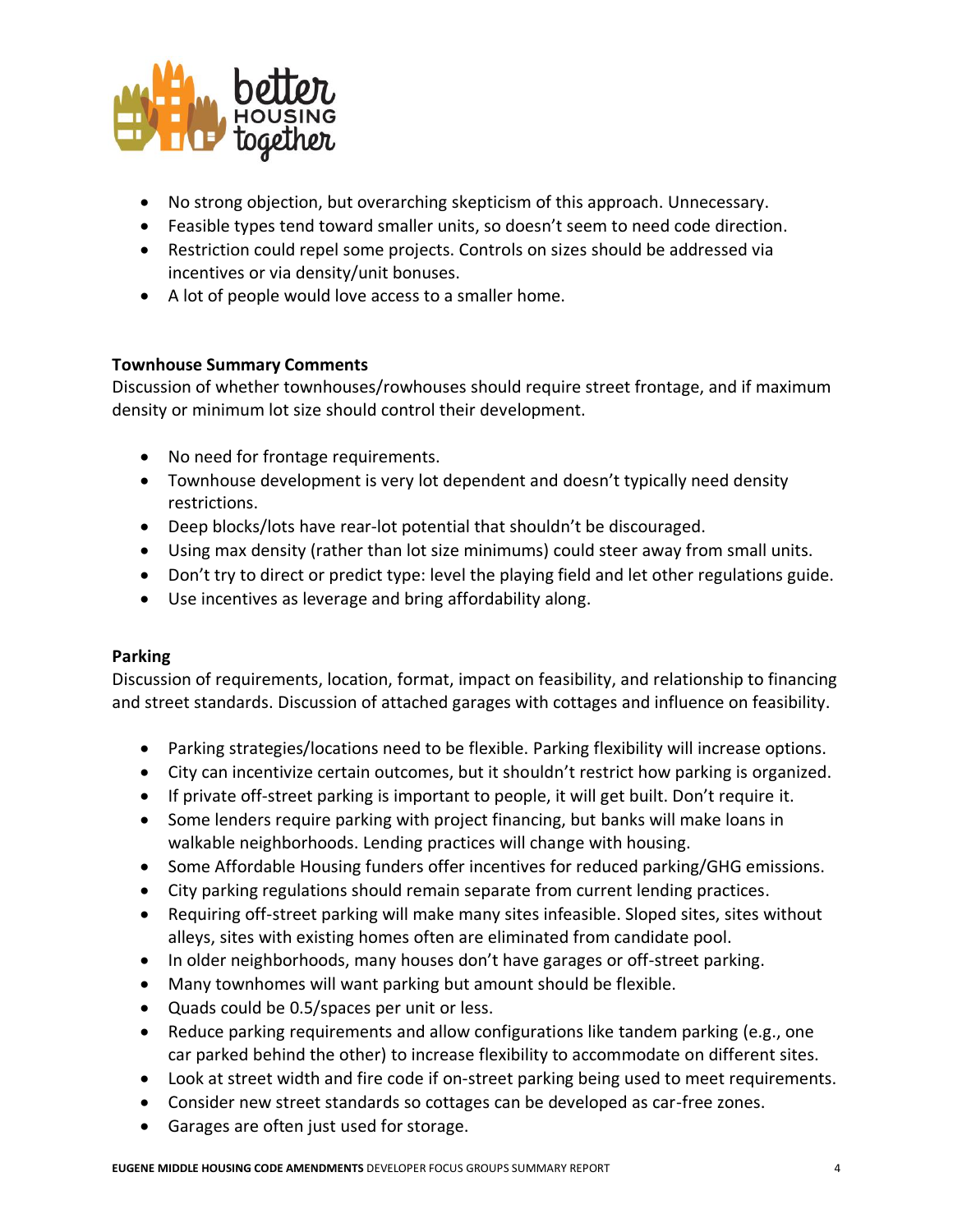

## **Attached Garages and Larger Footprint Cottages Summary Comments**

- Be flexible and allow a larger footprint for an attached garage. This will allow designers to respond to the unique characteristics of a site.
- Alley access would allow for good design with attached garages.
- Age-in-place designs need option to have cars accessible and close to units.

### **Design Standards**

Discussion of modest design standards (entry orientation, driveways/access, articulation, etc.) and influence on feasibility and design quality of outcomes.

- With access-related design standards, be careful not to disallow the best outcome while trying to encourage a different one. Portland has seen some unintended consequences with over-directing access standards.
- Allowing entries/doors to open onto a shared open space or clustering units around a space is better and more flexible option. Opening to a shared space supports community and is more flexible. Many successful historic examples of doors not facing the street.
- Better approach would be more flexible: allow front doors, porch elements or gateways to be part of entry. Front doors can orient to a courtyard and open to a porch, but not be required to face the street (example from Bend).
- To have entries facing the street is especially difficult on narrow, deep lots.
- Multi-family standards have many problems; should be entirely rewritten. Some good articulation requirements, but overall far too complicated. For a specific home to look good is more important than meeting generalized design standards.
- Adjustment Review process can be onerous and it adds cost and time to projects. Different standards can conflict with each other and with site conditions.
- Suggest Adjustment Review options built into code. Seek simple solutions and flexibility rather than cumbersome processes that require extra time and money.
- Entries shouldn't have to face busy streets. When street speed is over 40 mph, homes should not be required to have entries facing the street. Housing unit should not bear all of the burden.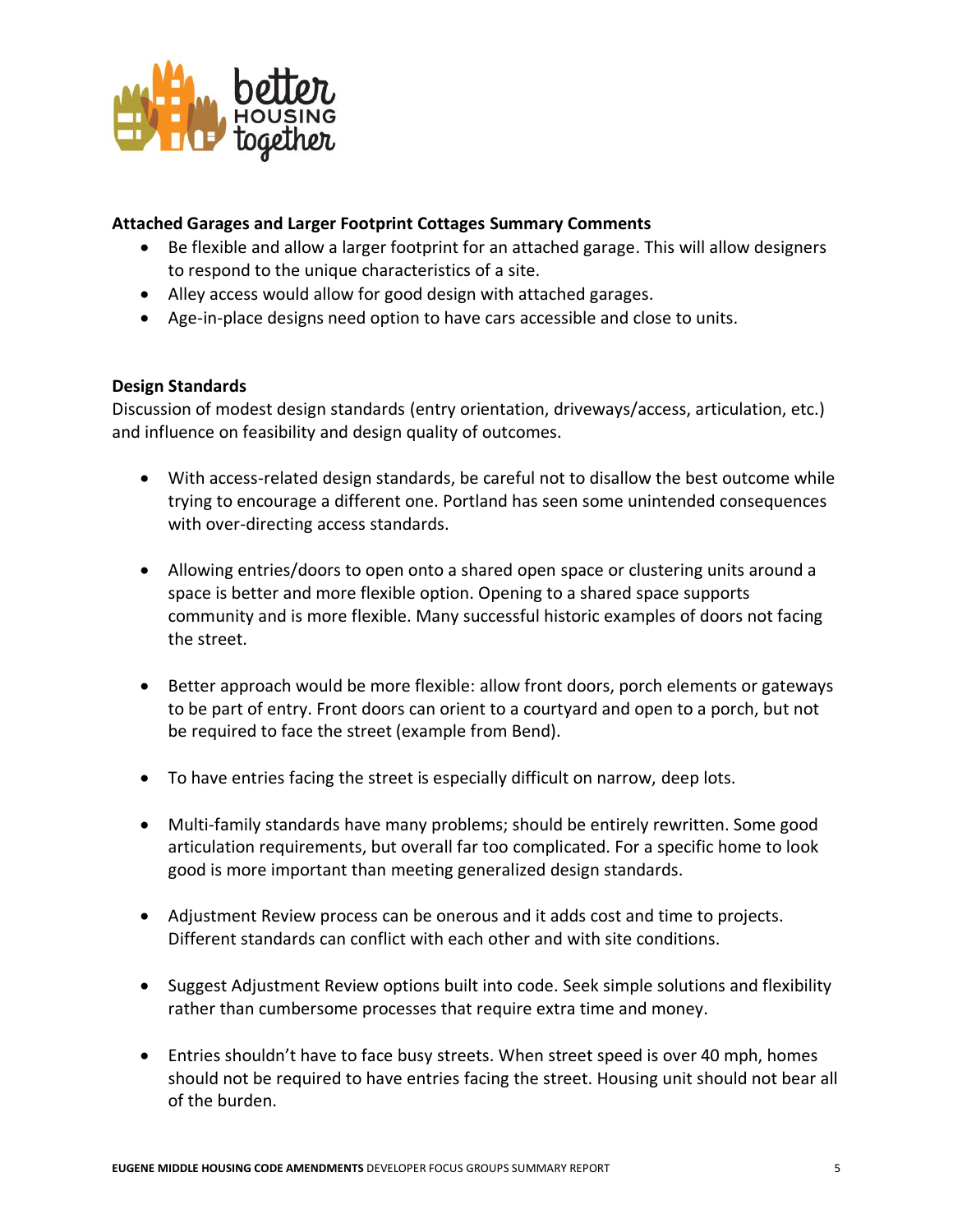

#### **Incentives**

Discussion of various actions that could support more Affordable Housing, the construction of particular types of housing, and more housing in particular locations.

- Pursue a "Deeper Affordability" option for Affordable Housing, with unit or density bonus beyond what is typically allowed. This type of approach can reduce public subsidy needed by a factor of 10. Look at what Portland has done and build on this locally.
- Target small lot infill and locations with multiple challenges for housing development.
- Some interest at incentivizing restoration of an existing structure when adding units to a site. Do not restrict to this scenario but incentivize it. Connection to preservation of "naturally occurring affordable housing" and energy-efficiency funds for maintenance.
- Elephant in the room is utility connections and requirements. Can be in the \$10s to \$100s of thousands of dollars. City Public Works and EWEB should partner on incentives and MH utility approaches.
- City should look at allowing shared utility connections. Look at developing an agreement with the utilities that would allow a private easement for a single, shared connection for sewer, water and electricity for multiple homes on a site.
- Developing a Middle Housing MUPTE to increasing density or prioritize certain areas would align with sustainability goals and could be bundled with State incentives.
- City needs to make sure advertised incentives are budgeted adequately. The SDC credit near transit and the SDC credit for Affordable Housing have a cap that is reached every year. Projects seeking this support are delayed or turned away.
- A density bonus could be more manageable, would make more sense than an unfunded incentive program. Currently, one large project can consume the entire annual allocation of SDC waiver support.
- SDC waivers are an influential tool to create more housing and housing in specific places.

### **Other City Actions To Support More Affordable Housing Supply**

Discussion of actions outside requirements of Middle Housing Code Amendments project, but related to overarching goals of affordability and